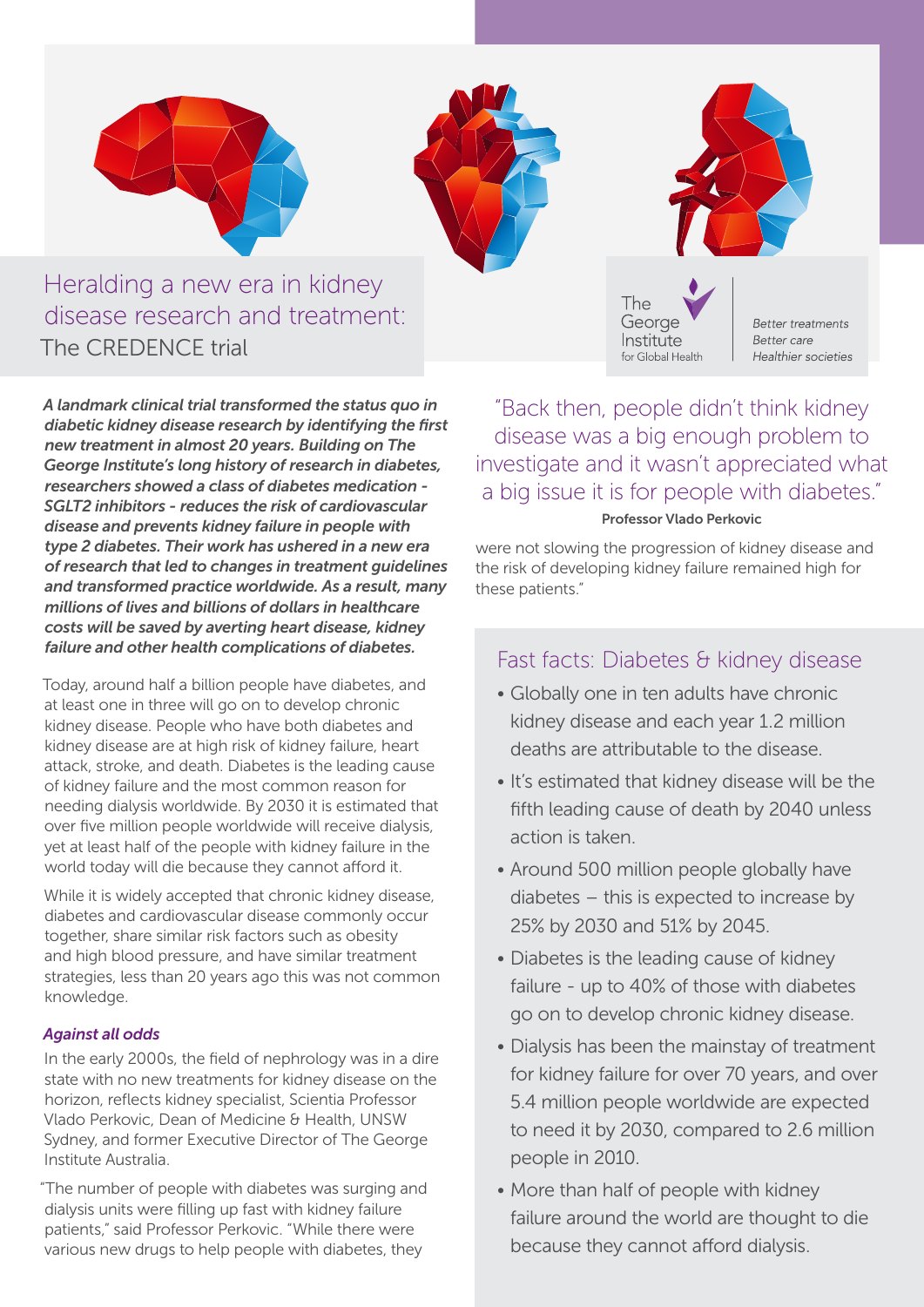# Heralding a new era in kidney disease research and treatment: The CREDENCE trial

Around that time, data from a major George Institute diabetes study hinted at a potential link between treating diabetes and tackling kidney disease, sparking a quest for funding to run a clinical trial to test this theory.

"Back then, people didn't think kidney disease was a big enough problem to investigate and it wasn't appreciated what a big issue it is for people with diabetes," explains Professor Perkovic. "Nobody thought a diabetes treatment might work for kidney disease. It was a challenging time to convince big pharmaceutical companies to spend hundreds of millions of dollars to conduct research to address a question that was not perceived to be important enough."

In 2008, a class of diabetes medication designed to lower glucose levels in people with type 2 diabetes, sodium-glucose co-transporter-2 (SGLT2) inhibitors, were in advanced development. George Institute research underway at the time, funded by pharmaceutical company Janssen, was looking at whether the SGLT2 inhibitor canagliflozin could prevent cardiovascular disease in people with diabetes. Early data showed promise that the drug was protective against kidney damage.

Five years and dozens of conversations with pharmaceutical companies later, these findings helped convince Janssen to fund a new clinical trial into the effects of canagliflozin on kidney disease in people with diabetes.

#### *New hope for many millions of people with diabetes*

The Canagliflozin and Renal Events in Diabetes with Established Nephropathy Clinical Evaluation (CREDENCE) trial commenced in 2014, and in April 2019 - a year earlier than expected - the results were published in the *New England Journal of Medicine.*  Presented at the 2019 International Society of Nephrology World Congress, the findings attracted global media attention and praise from the research community.

Finally, the field of nephrology had something to celebrate.

### "This was the home run we were hoping for but not banking on." Professor Vlado Perkovic

Involving 4,401 patients with diabetes and kidney disease from 34 countries, CREDENCE showed that canagliflozin not only protects people with diabetes from developing kidney failure, but it also protects them from heart disease, heart failure and other cardiovascular complications. The number of people who developed kidney failure or died from either kidney failure or cardiovascular disease was reduced by 30%; the risk of hospitalisation for heart failure was reduced by 39%; and the risk of heart attack, stroke and death from cardiovascular disease was reduced by about 20%. The study also found the treatment helps people who already have reduced kidney function and are at particularly high risk of developing kidney failure.

"The definitive trial result was a major medical breakthrough - we now have a very effective way to reduce this risk using a once daily pill," said Professor Perkovic, lead author of the study.

## The CREDENCE results:

- 30% drop in kidney failure
- Heart failure reduced by over 30%
- Major cardiovascular events down by about 20%

Professor Perkovic said there were a series of moments that made the CREDENCE trial a truly rewarding journey to be part of.

"The first magical moment was when the data monitoring committee suggested we stop the study early because the early results were so compelling," he said. "A long period of excitement followed as people suspected something really positive was coming. This

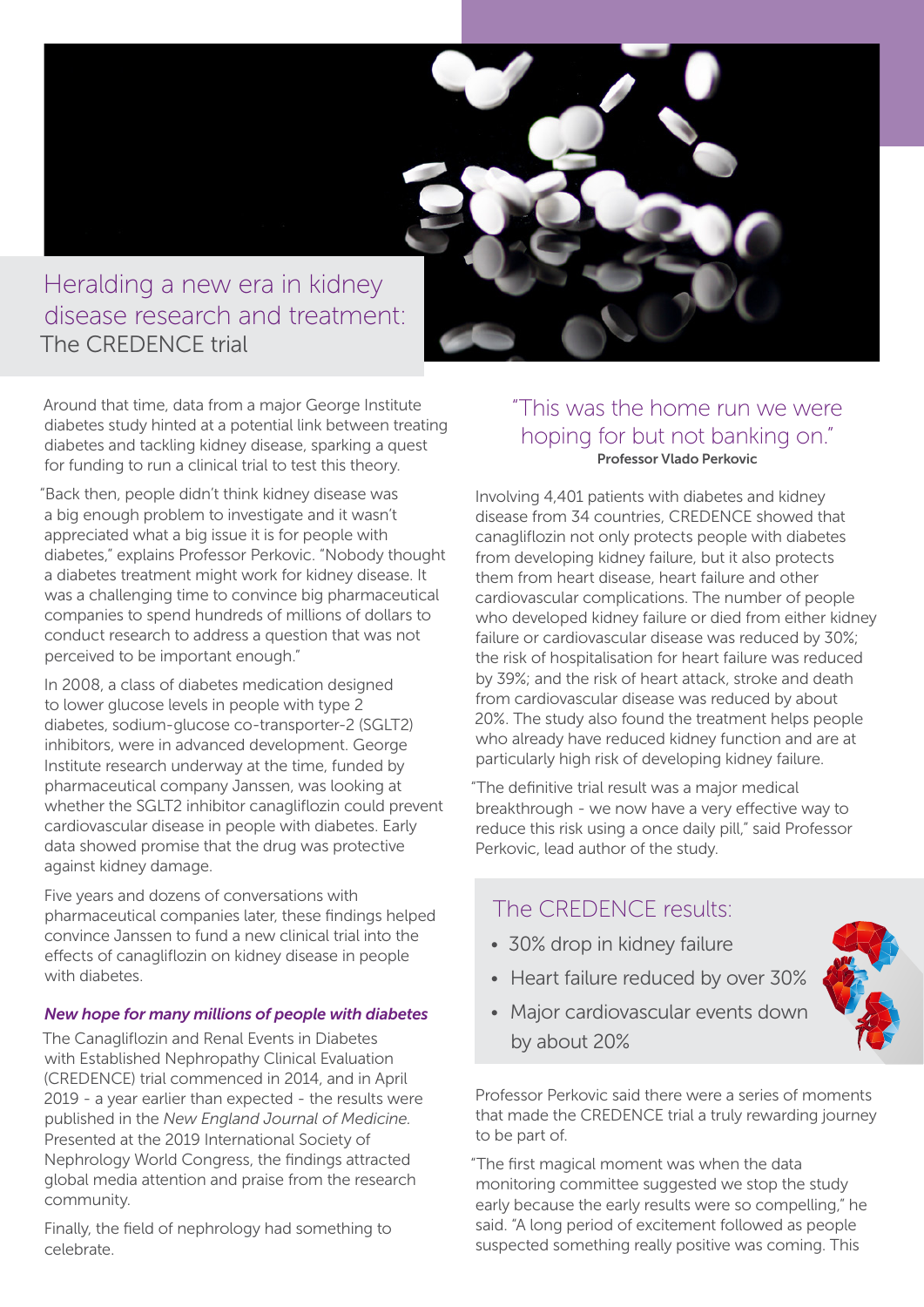culminated in another magical moment when we presented the results to an almost full auditorium and received a loud and lengthy standing ovation - the first I'm aware of that happening at a kidney conference. This was the home run we were hoping for but not banking on," said Professor Perkovic.



Robert Shepherd of the @robertshepherd

At long last, patients with #diabetic kidney disease have a new drug that improves their chance of survival. #SGLT2 #CREDENCE Congratulations to all the patients, investigators and industry people involved. Massive applause from the audience at #isnwcn for this announcement!



11:11 AM - Apr 15, 2019 - Ruffer

Professor Perkovic delivered the CREDENCE results at the 2019 International Society of Nephrology World Congress

Co-author of several publications from the study, Dr Brendon Neuen, a kidney specialist registrar at Royal North Shore Hospital in Sydney, and a research fellow at The George Institute, says the extent of the benefits of the drug on kidney and cardiovascular outcomes were previously unheard of.

"This work has been life-changing for so many of our patients, but also for me as a clinician and researcher." Dr Brendon Neuen

"The study reinvigorated the whole field of nephrology – it defied every single expectation along the way and set the standard for the next generation of kidney clinical trials," said Dr Neuen. "This work has been life-changing for so many of our patients, but also for me as a clinician and researcher."

Throwing a lifeline to hundreds of millions of people at risk of kidney failure, CREDENCE showed in a single trial how to prevent the need for dialysis, says Professor Meg Jardine, Director of the NHMRC Clinical Trials Centre, and co-author of the study.

"This is a once-in-a-generation development for the global field of nephrology," said Professor Jardine.

#### *Fast-tracked into standard practice*

Because SGTL2 inhibitors could already be prescribed to people with diabetes, the CREDENCE results were soon followed by changes in guidelines and regulatory approvals, making the drug the standard of care for diabetic kidney disease.

## "This is a once-in-a-generation development for the global field of nephrology,"

#### Professor Meg Jardine

An estimated 30 million Americans have chronic kidney disease, with most unaware they have it. Immediately after the CREDENCE results were announced, the US National Kidney Foundation signaled the significance of the findings, issuing an unprecedented statement declaring: "If this supplemental indication is approved by the Food and Drug Administration (FDA), it would be the first new treatment for diabetic kidney disease in decades."



#### National Kidney Foundation  $\bigcap_{n\in\mathbb{N}}$

BREAKING NEWS for patients with diabetic #kidneydisease! Data published in @NEJM shows that INVOKANA (Canagliflozin) can help patients diagnosed with type 2 #diabetes and #kidneydisease reduce the risk of end stage renal disease and cardiovascular events

 $\mathbf{r}$ 

Separately, Janssen submitted an application to the FDA for the use of canagliflozin to treat patients with chronic kidney disease and type 2 diabetes, which was approved within months

#### *A new era in research*

CREDENCE quickly led to exponential growth in research around the world to see whether other SGLT2 inhibitors had the same impact and explore their potential benefits among patients without diabetes who are at risk of kidney or heart disease.

In 2019, researchers at The George Institute published a paper in *Lancet Diabetes and Endocrinology* examining data from four studies involving almost 40,000 participants to assess three of the most used SGLT2 inhibitors - canagliflozin, empagliflozin, and dapagliflozin. The results not only reaffirmed the CREDENCE findings but suggested all three SGLT2 inhibitors can reduce the risk of needing dialysis, kidney transplantation or death due to kidney disease in people with diabetes, opening up even more treatment options for patients.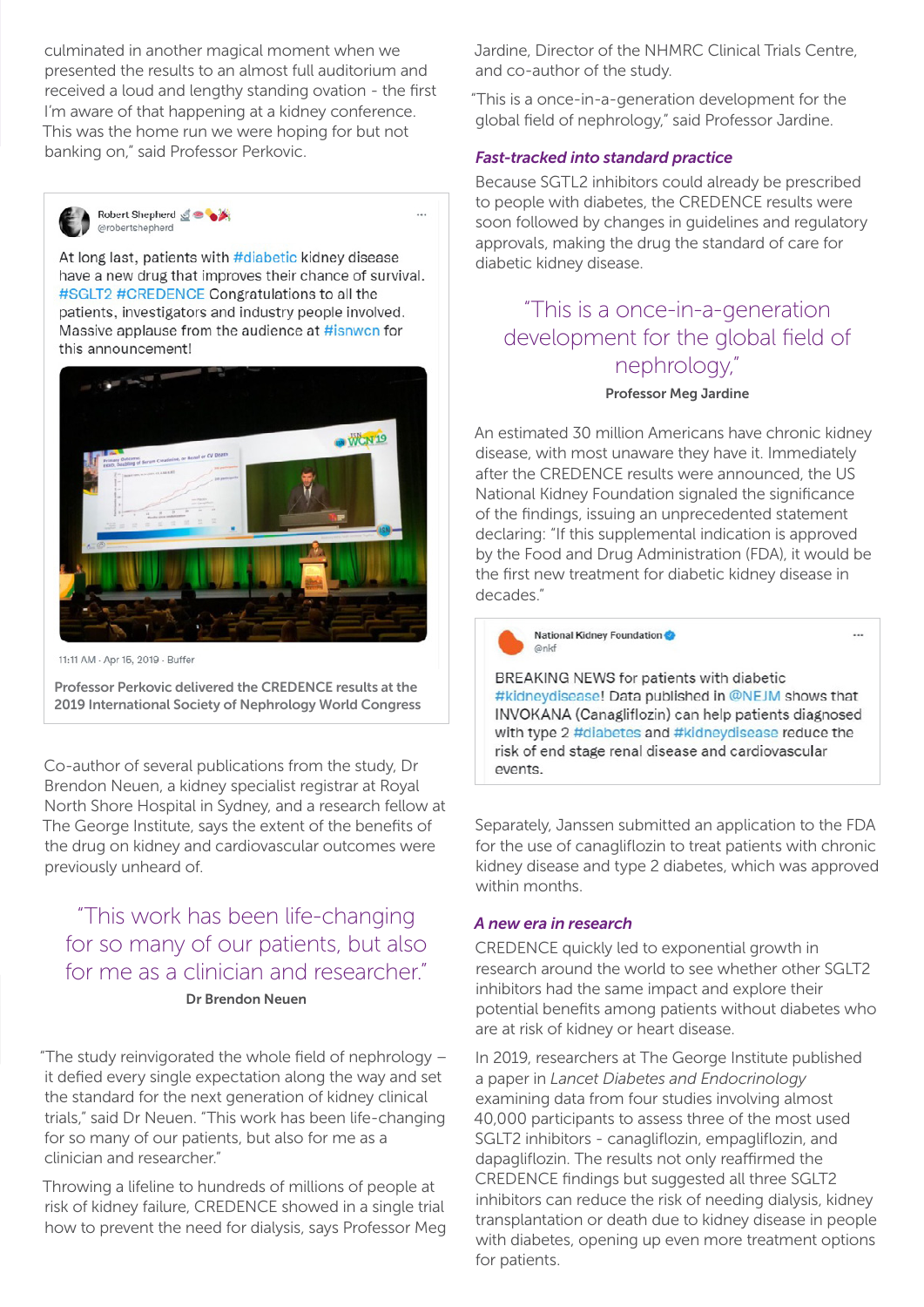

In an accompanying editorial in the journal, Professor Richard Gilbert from the University of Toronto said: "After years of stagnation, we are now on the brink of a new paradigm in the prevention and treatment of kidney disease in people with type 2 diabetes."

## Around the world:

- In Australia, 1.7 million people have diabetes and around two-thirds also have cardiovascular disease, chronic kidney disease or both. Treating end-stage kidney disease costs AUD\$12 billion annually.
- It is estimated China's economy will lose US\$558 billion over the next decade due to death and disability attributable to chronic cardiovascular and renal disease.
- In England, kidney disease costs the health system more than breast, lung, colon, and skin cancer combined.
- In India, around 70 million people have diabetes, the fastest growing chronic condition, and up to 40% will go on to develop kidney disease. Over 1.4 million people die annually because they cannot afford dialysis.
- In the US, 37 million people have chronic kidney disease and one in three people are at risk of developing chronic kidney disease. It's estimated around 90% aren't aware they have the disease.

"If implemented, evidence from SGLT2 inhibitors research will transform the management of chronic kidney disease in the coming years."

#### Professor Hiddo Heerspink

In January 2020, a separate study published in the *Journal of the American Heart Association* showed the SGLT2 inhibitor drug class provides cardiovascular benefit for all patients with diabetes. Lead author Associate Professor Clare Arnott, Co-Director of the Better Treatments Program at The George Institute, and a cardiologist at Royal Prince Alfred Hospital in Sydney, says the consistency in findings reinforces the tremendous cardiovascular protection of SGLT2 inhibitors.

"Cardiovascular disease is the leading cause of death in people with diabetes," said Associate Professor Arnott. "This body of research proves we now have a whole class of drug in our treatment arsenal that could significantly reduce cardiovascular and kidney complications from diabetes."

"As more SGTL2 inhibitor treatment options become available, we hope fewer patients will go on to require more invasive and costly interventions and need to be hospitalised," she said.

In October 2020, an international clinical trial involving 4,304 people, Dapagliflozin and Protection of Adverse Outcomes in Chronic Kidney Disease (DAPA-CKD), published in the *New England Journal of Medicine*, showed another SGLT2 inhibitor, dapagliflozin, had significant benefits for people with chronic kidney disease, regardless of whether they had diabetes or not. Led by Professor Hiddo Heerspink, Co-Director of the Better Treatments Program at The George Institute, DAPA-CKD showed the drug reduced the risk of kidney failure by approximately 40%, hospitalisation for heart failure or cardiovascular death by almost a third, and significantly prolonged survival in people with chronic kidney disease. Like CREDENCE, the trial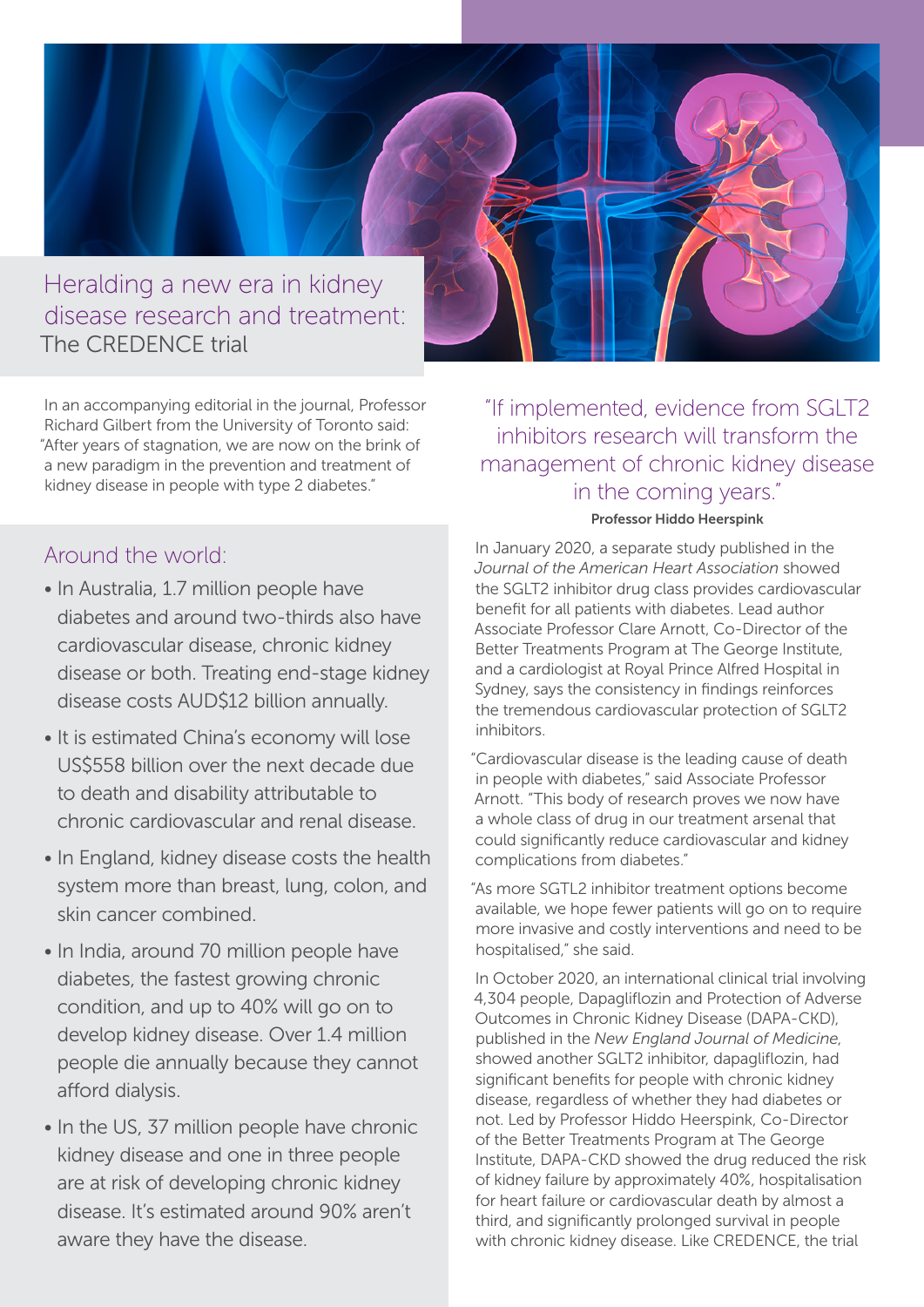was also stopped early at the recommendation of the independent data monitoring committee because the evidence was so convincing.

"Crucially, DAPA-CKD demonstrated for the first time that SGLT2 inhibitors can also protect patients without diabetes from the risk of chronic kidney disease, paving the way for this drug to offer even more people lifesaving benefits," said Professor Heerspink.

Based on DAPA-CKD data, for the first time the use of dapagliflozin was approved to treat chronic kidney disease patients with and without diabetes by the FDA in April 2021 and in the European Union in August 2021, as well as approvals in Australia, Japan and the United Kingdom.

#### *Defining best practice in treatment*

Today, the use of SGLT2 inhibitors continues to be studied among large numbers of people, with up to 100,000 having participated in related clinical trials to date, new publications coming out monthly and clinical guidelines being updated regularly.

Almost all major international treatment guidelines for diabetes, cardiovascular disease and kidney disease now recommend that SGLT2 inhibitors are prescribed for people with chronic kidney disease (with or without diabetes), heart failure, or for those with diabetes who are at high risk of cardiovascular disease.

"The overlap between kidney disease, cardiovascular disease and diabetes is now widely recognised, as is the need to consider this when treating patients," said Professor Heerspink. "If implemented, evidence from SGLT2 inhibitors research will transform the management of chronic kidney disease in the coming years."

#### *Saving lives and healthcare costs*

A 2021 report published by The George Institute found that making SGLT2 inhibitors more widely available in Australia alone would save a significant number of lives and reduce costs to society. Specifically, an AUD\$1 billion government investment over 10 years in SGLT2 inhibitor treatments would return almost AUD\$5 billion in benefits to society. The report estimated such an investment would prevent 4,284 people from suffering acute kidney injury, 8,744 from developing kidney failure and avert 4,148 heart attacks and 7,450 deaths over 10 years. Furthermore, these findings are a conservative estimate given the evidence is now clear that this class of drug also has tremendous benefits for people without diabetes who have heart failure and/or chronic kidney disease.

#### *Tackling barriers to access*

If made more widely available, SGLT2 inhibitors have the potential to become one of the most impactful new treatments in decades, particularly in low- and middleincome countries where the prevalence of diabetes, kidney disease and cardiovascular disease is greatest.

"We are in a unique position to have such strong evidence that these drugs reduce death from a range of chronic conditions, but the challenge now is how to get them to the people most likely to benefit," said Associate Professor Arnott.

"While it's understood that SGLT2 inhibitors are the optimal care, the number of patients who actually receive guideline-based care for kidney disease is appalling," she said.

In October 2021, in a global milestone, SGLT2 inhibitors were added to the World Health Organization (WHO) List of Essential Medications, highlighting the drug's life-saving cardiovascular and kidney benefits. Because SGLT2 inhibitors are still patented and high-priced, the WHO and the Medicines Patent Pool, a United Nationsbacked organisation, are working with patent-owners to make these drugs affordable in low- and middleincome countries.

In tandem, George Institute researchers and colleagues are investigating how to overcome treatment barriers so that SGLT2 inhibitors can be easily accessible to the many millions of people who can benefit, no matter where they live.

"We are in a unique position to have such strong evidence that these drugs reduce death from a range of chronic conditions, but the challenge now is how to get them to the people most likely to benefit,"

#### Associate Professor Clare Arnott

"We urgently need to bridge the knowledge gap across all levels of clinical practice and get better at identifying people with diabetes and kidney disease, conducting regular check-ups for people over 50, and ensuring those at high risk receive treatment sooner rather than later," says Professor Perkovic. "As we grapple with overstretched health systems and see chronic conditions growing in epidemic proportions, we need to be smarter at how we prevent and treat disease."

Until the CREDENCE trial, for almost two decades there were no new treatments to protect kidney function in people with diabetes. Reinvigorating a stagnant area of research and practice, CREDENCE spurred a global community of researchers and clinicians to run a whole new series of clinical trials to find better treatments for kidney disease. CREDENCE and the wave of new research it triggered, not only changed traditional ways of treating diabetes, cardiovascular disease, and kidney disease, it led to SGLT2 inhibitors being recognised as the standard of care for diabetic kidney disease. If translated into practice, hundreds of millions of people globally will benefit from improved health outcomes and countless lives will be saved.